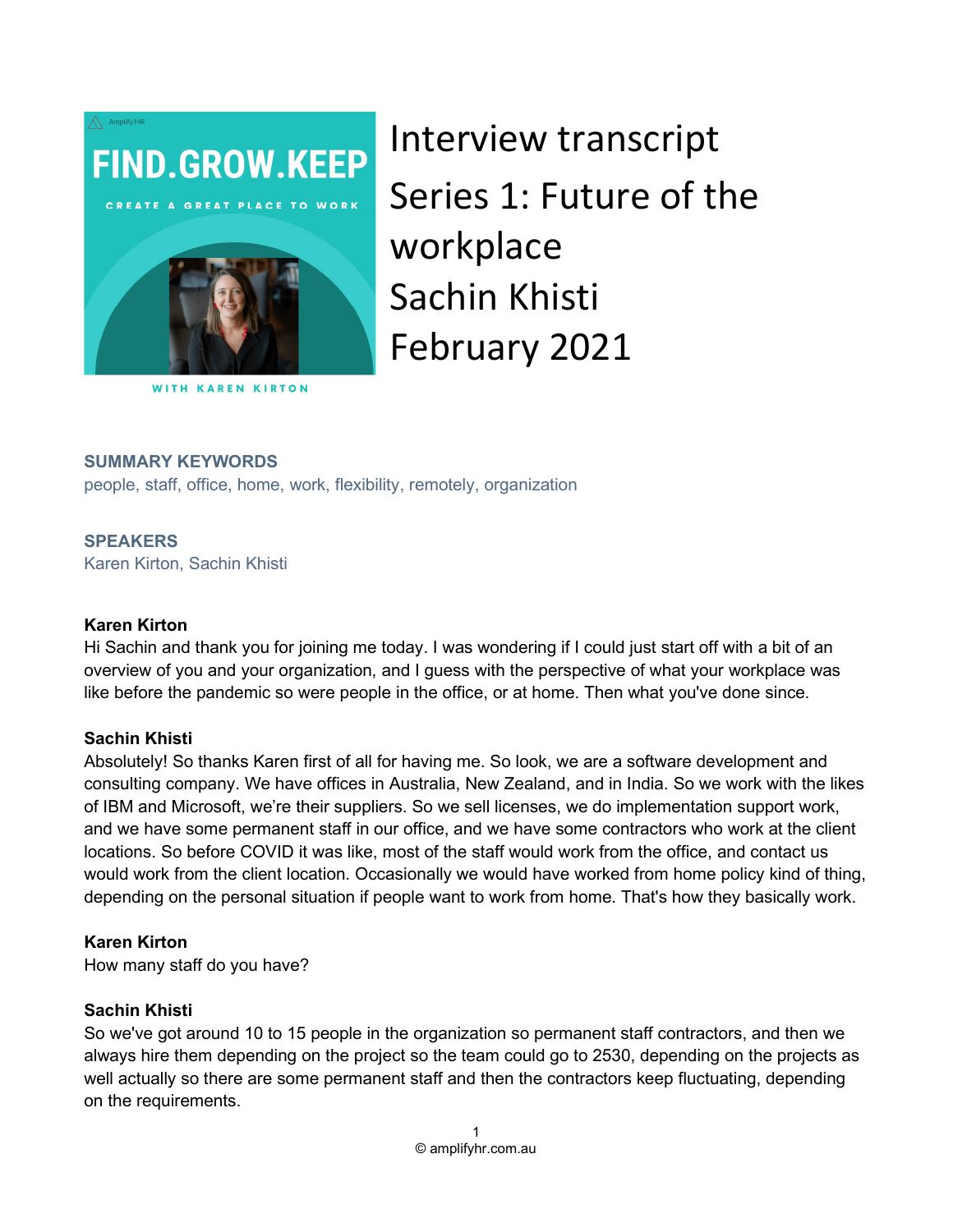### Karen Kirton

Yeah, that makes sense. So you went into lockdown like the rest of us early last year. What have you decided to do since then?

## Sachin Khisti

Right. Okay, so our office was luckily, month by month which was not a long term contract so we were damn lucky in that regard. March when the peak of COVID everyone said No, we are not going to work from the office so we kind of work from home. I kind of dismantle the office, and then we just have a board meeting so boardroom rather. The problem was like you know safety was the biggest concern for everyone so people didn't want to travel in the public transport. Driving was not an option for everyone so strictly from March onwards like everybody was working from home. June, July, kind of thing you know when things slightly eased out. Then we started having coffees and lunches and CP, and depending on the plan meetings and all that but like everyone went out to work from home. What we found out was that the productive work didn't have much of an issue because of the industry that we are in. They were happy because so in June, July my HR reached out to my staff, what do you want to do. They said, Look, we're pretty happy to continue like this because they were saving time and commuting, they were saving money. The coffees and lunches and all that, and I was saving money on the rent as well so it was like a win win situation for everyone. The client didn't matter as well. I didn't have an issue with that so we continued like that. October, November last year they said hey look, I think we're sitting at home for too far too long now. We want to have it operate now we want to work from office for a day or two at least, because people were getting bored right when a whole day you're sitting in front of a computer, whereas myself and my couple of other staff where we have a client meeting so I have a very nice day, like a hybrid thing I go out meet the customers people come back and work, but some developers are just sitting in front of laptop all the time so they wanted to upgrade. So we started, November, December last year at a client location in North Sydney so about two days from office now. The staff is really happy they get the best of both now. So today's they're working with the other staff member and then three days they work from home.

# Karen Kirton

I guess you've decided to build that hybrid working model basically because your staff have said, we want to do this, right?

# Sachin Khisti

Yes, after but I was planning to do it in January this year. I think it's a good idea but then they said look, can we have probably a month before so I was constantly talking to my staff, what they like and what they don't like so if you see the same middle personalities. Some people like to be left alone. Let me do my job. Some people like to have a mingling and it's just funny that some of the staff members who were insistent to work from home, prior to COVID now they're insisting to work from office. So that's how the change happened, and some of them said like you know we have small kids. So sometimes it could be disturbing some of them are single, so they are pretty okay with that. Some members would have the flexibility like I want to go to the gym, you know, so I can go and during lunchtime or I want to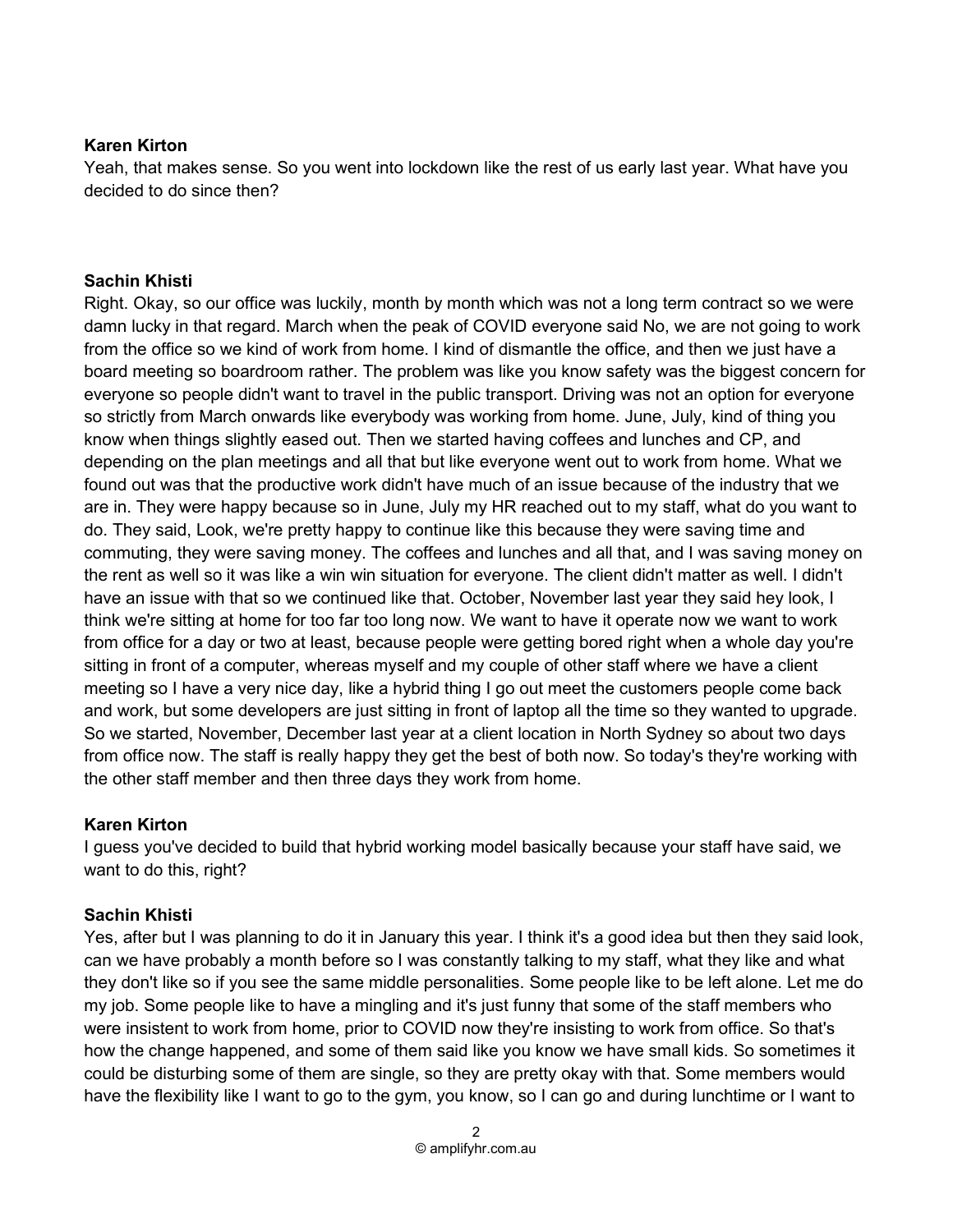go for a walk kind of thing. So we kind of maintain that flexibility, but so it was like a win win for us in a hybrid mode.

# Karen Kirton

Were there any concerns that you had about moving to a hybrid model?

# Sachin Khisti

Yes or no again like some people are very self driven kind of thing. In the industry that we are in, it is like a daily task that we have so we have a weekly catch up every Monday. We catch up again on Friday, what's been the plan, have we done that and all that. So most of the people I would say 80 to 90% are self driven, they do what's been told to them, or what they have planned. There are a couple of stuff that we had to readjust because they were new. So they were new to this environment of working from home, because they're fresh graduates and all that. So we had to just kind of push them, what we expect them and all that so they also had the flexibility that they can work anytime if they have some personal work to be done in the afternoon, that's completely fine but they have to deliver. So we had those sessions in between. We also got one of our HR persons to talk to them as well. We just found a way to work from there onwards.

# Karen Kirton

You said that you had, I think two days in the office. So is everyone working crossover days like do you have teams that are working on the same days per week or is it up to the individual which days they work at the office?

# Sachin Khisti

At the moment we have a fixed day that we work with, but again they have flexibility so for example last week a couple of people had some issues. So they didn't want to be all day like so they have the flexibility but they prefer actually to be in the same room on the same day, and luckily where we have the location now that allows us to do that so that's sort of open that we see. But we see that some other clients that we work with, they have this ultimate week team by team. If the size of the company, the staff is bigger than that, the issue will have.

# Karen Kirton

Yeah. Some people have to do things like rotating rosters.

# Sachin Khisti

Correct. Rotating rosters that is!

# Karen Kirton

Yes, it's the administration that is pretty mind blowing with some of these larger organizations. And you touched on it before is that a common concern about working from home and this is to come up before the pandemic where employees want to work from home and you know benefits with the job definitely can't be done at home. It was all around productivity. So, you touched on that a bit with new staff how you have to coach them and set the objectives. So, is there anything that you've had to do differently in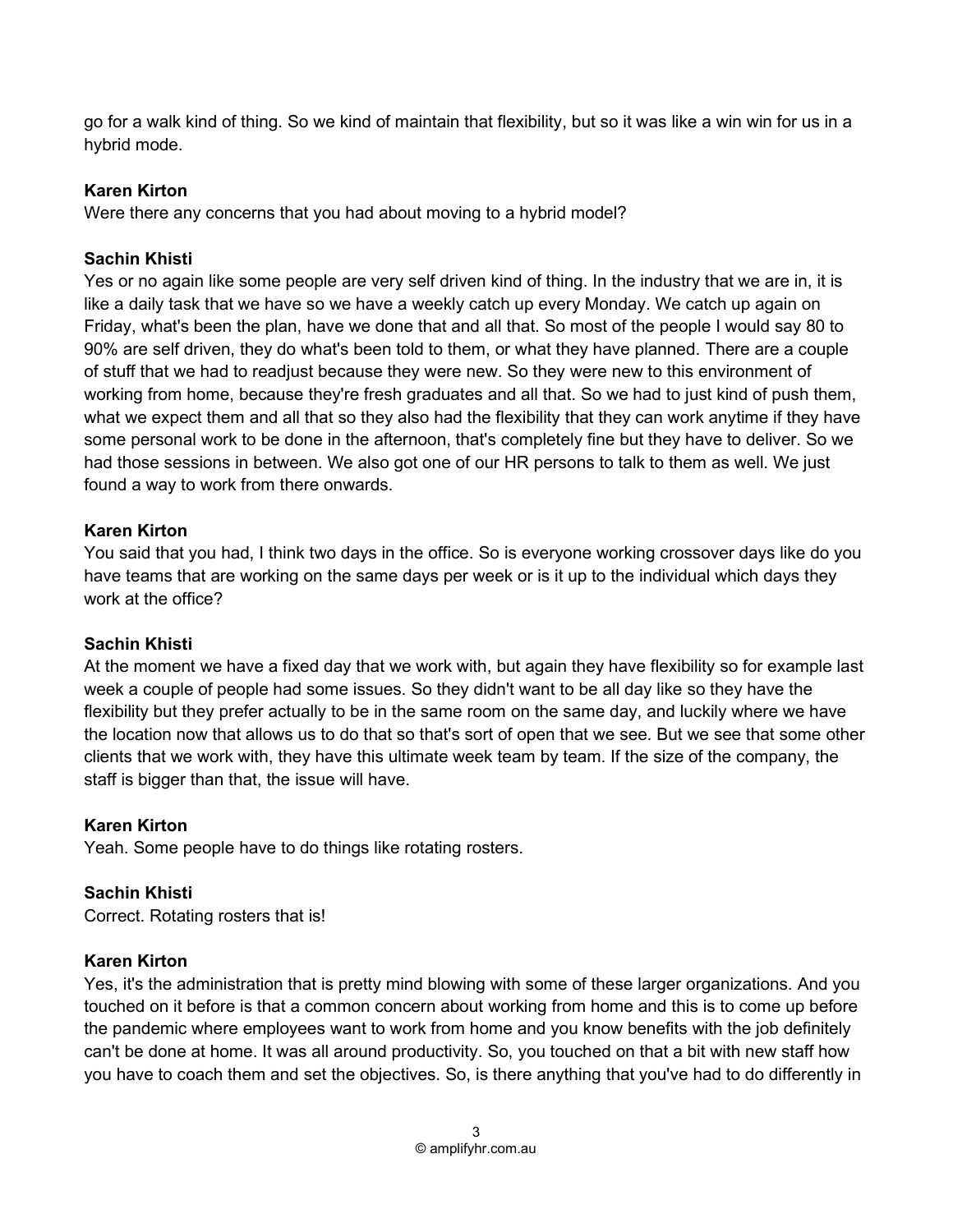terms of processes, or how you meet with each other or set KPIs or objectives in terms of getting productivity to the level that you need it?

# Sachin Khisti

There was a little bit because when we have delivery dates confirmed with the customers you know so we have to work backward kind of thing so when you are in office we know like you know you can just go over and have a chat with your colleagues, but then now this has not been done. So they're in calls and zoom calls and all that kind of thing was happening daily, but where we found that you know there were a couple of staff members who had issues in terms of the following dates of commitment like, then we went back and talked to them about the issues, actually. So as you can imagine some time if you're just by yourself at home and there are so many distractions, right, and in some not listener everybody's self motivated kind of thing actually but we make sure that you know those people had issues or if they have some concern. For example a simple thing, the internet wasn't working. They didn't tell us for a couple of weeks and then I said okay that's fine. So we'll find some alternate solution for that. So that's how we manage their expectations and what we wanted to do so at the same time they were pretty happy, in terms of they know they could get an extra one hour sleep because they don't have to travel so they will say this is fantastic but at the same time they were sure that, you know, every freedom comes with the responsibility as well. Then we didn't have any problems after two months or so.

# Karen Kirton

Yeah. Excellent. Another common concern is around team culture so what do you to try and keep that sense of team?

# Sachin Khisti

Yeah, like I said, like March suddenly we made our own shell, and then people were pretty happy because for two reasons basically safety, and also like normally for family members so for example if you take the risk of going out, then you're gonna spread that to your family members as well. So, March to June kind of thing that one, but people were going into depression kind of thing a little bit, you know, so we made sure that you know the staff is safe, in terms of their job security and all that kind of thing. So, they know that they have a job for the next six months and 12 months kind of thing right. Second thing that what we made sure is that, you know, we have a more calls daily basis kind of thing not only just Mondays and Friday kind of thing just to make sure that you know even if you don't have a face to face, but we are interacting and from June onwards what we did, although we didn't have office but we started meeting in city every Wednesday for coffee or lunch kind of thing. But there is no agenda: just catch up for one hour so they enjoy coming into the city, and then have that one hour break kind of thing. It doesn't have to be a work related kind of thing, but then it could be just scheduled so that's what we did actually get everybody in a cafe and have a chat and then just talk about life, apart from your work as well.

# Karen Kirton

Social connection is really easy to lose when you're working from home.

# Sachin Khisti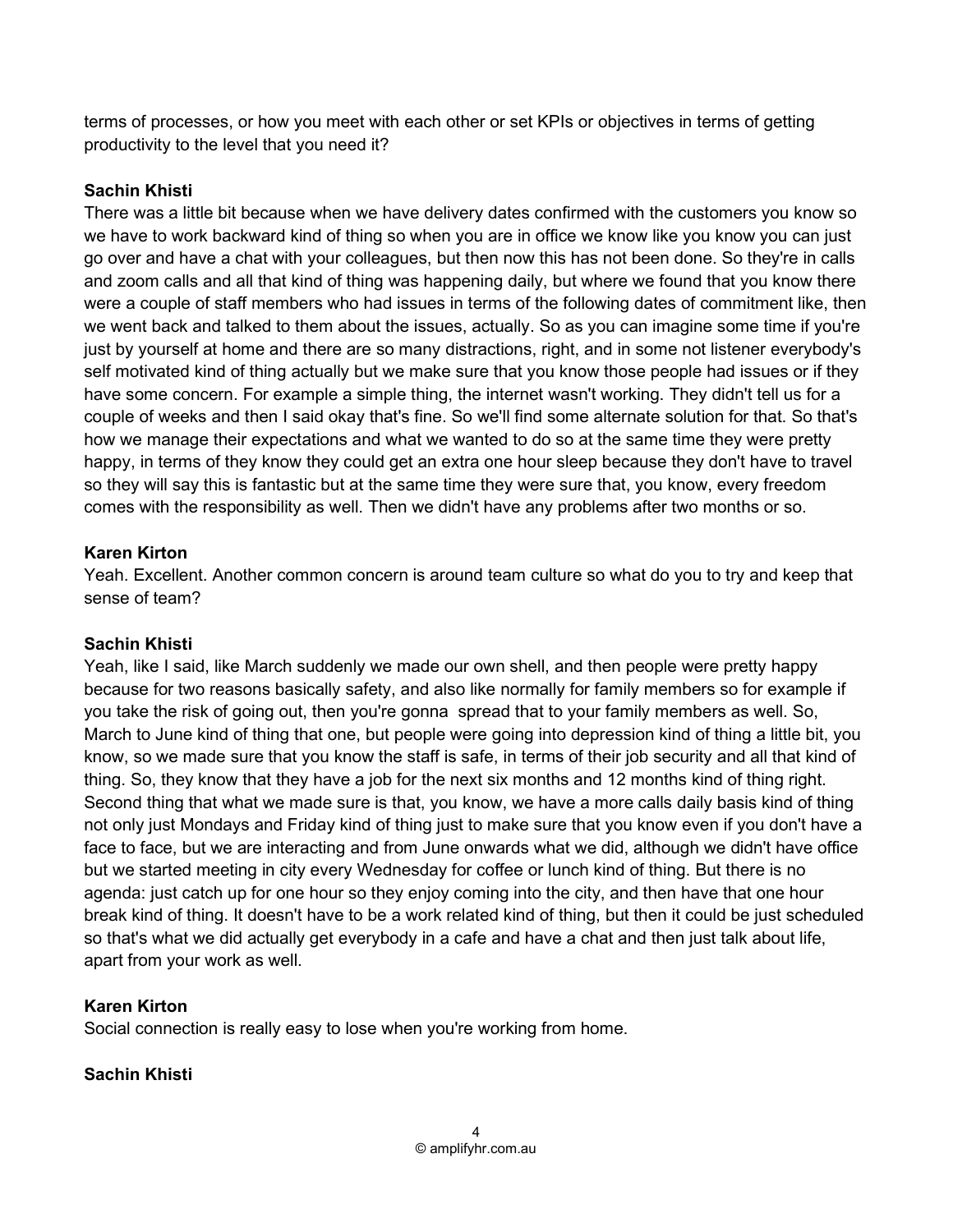Absolutely and I think there are a few people who are also worried about their respective families in different countries and all that sometimes you know if you're in office you just tend to talk about that. But when you are completely remote even if you're with your family without your family. It's sometimes not an ideal situation so you want to have a human causal interaction. Talking about, luckily my staff is very friendly and open and they tell me what the problems are. So that really helps actually in everyone not only to me but to all my colleagues as well.

### Karen Kirton

Yeah, absolutely! Hiring new staff into a remote environment or hybrid environment is quite different to when they're all in office five days away. So do you have any tips on how you've been able to recruit and onboard people, effectively either when you are fully remote or now in the office for 2 days?

# Sachin Khisti

Yeah that's it so again like pre COVID as well as, like I mentioned, it's like, every individual is different. Some people like people around that, some people like this to work remotely, and the second thing is what we found that if you're an experienced person like you're a full five years of experience that you'll work on different models. So where you work from office or you work from the plan location and then you work remotely as well so you're pretty comfortable with different situation but if you hire a fresh graduate or even person is only one year of experience, then the problem is if there's only work he or she only in office environment, when there is a team member is going to push you or mentor you, then that's some model they have been kind of, you know, used to it. But suddenly like working remotely, then that's what the problem is. A - they are not comfortable there, they want to talk to somebody and B - is like we want to tell them as well what to expect. Sometimes that takes a lot of time as well actually, if you do it over the phone or through zoom going and all that. So that's how probably you know we always check with the individual personality and again like some people like to start early and finish early, and in some are late starters kind of thing so that's what we do actually look at the individual personality, what sort of comfort they are some people just want to be handled and definitely you know you have to have a different thought process. But now that we're allowed to work from the office, I think it will be a lot easier. Even if we have a day or two, you know, phase to get them trained on the process and metrologist, and they know what to expect as well.

# Karen Kirton

Have you had to use any different technology or if you have with the same tools that you had pre COVID?

# Sachin Khisti

They are pretty much the same tools actually. Yes!

# Karen Kirton

Yeah, I guess veganised should probably do this to you so companies suddenly get across right.

# Sachin Khisti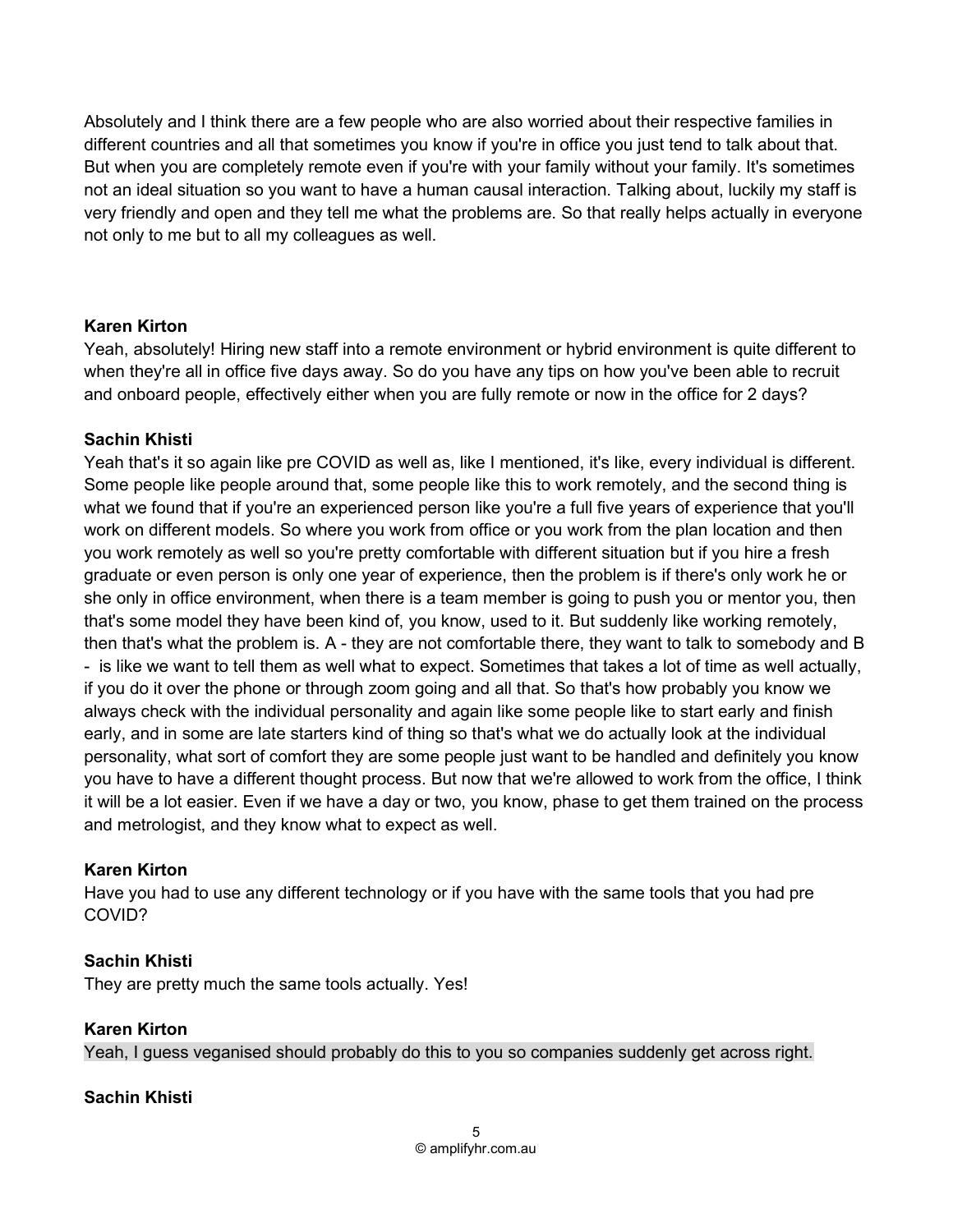Exactly that's right. Yeah. We also had a bit of micromanagement to start with, with some stuff, and then we made sure that we understand why we are doing this and why, it's not that we don't trust you, but it just that they know some staff have been there for few years so they know, and some menu so basically why we're doing it so it's not like micromanagement or we are monitoring you constantly but just to make sure that you are comfortable. We deliver the job on time, and if you have any issues at any time, feel free to come back to us.

# Karen Kirton

So what do you say is the future of your workplace? Do you think you'd go back to a full time office working at some point?

# Sachin Khisti

I think given the size of a company and then the kind of work we do, I think it's entirely up to staff and also what we want to do. I don't see any problem. You know we take care of security and privacy when we work with the customers' data and all that, and where I see is that you know, you don't have to be in the office all the time. At the same time you don't want to be completely working from home as well because now of course the client meetings have started, and nothing. So what I see going forward, we will have a hybrid model, where over three days, at least we will work from office and in the restaurant home and but for some reason some staff said look, we want to have more days in office or work that we will leave it to them actually as long as we don't have any major issues or said because people usually leave part that the commuting time is high and all that. They say two to three hours every day kind of day right. So if they can put that towards their learning and things like that so we need for the free certification so the new areas because only the staff had extra time. So the utilization was pretty high. So for us, it's going to be hybrid, at least two to three days we'll work from home, or sorry rather office.

# Karen Kirton

Yeah, because you had people in New Zealand and India. Previously, do you think this type of working is going to enable you to be more global and to get more staff overseas?

# Sachin Khisti

Time Zone is the thing like New Zealand's close ahead of us, and India is what was behind us kind of thing so those guys need to talk to them. So I think it gives them flexibility, like for example this morning we usually have a morning call, but it's tough and has some other things so like you know they give that flexibility to work late night and you don't have to start early in the morning. So I think in this environment that really helps you wherever you are, that sort of office kind of thing. So I think probably has been proven now actually they can work in remote locations.

# Karen Kirton

Yeah, very interesting to say our organization starts to actually employ people from interstate or overseas now that you know those barriers are gone because they can actually work remotely.

# Sachin Khisti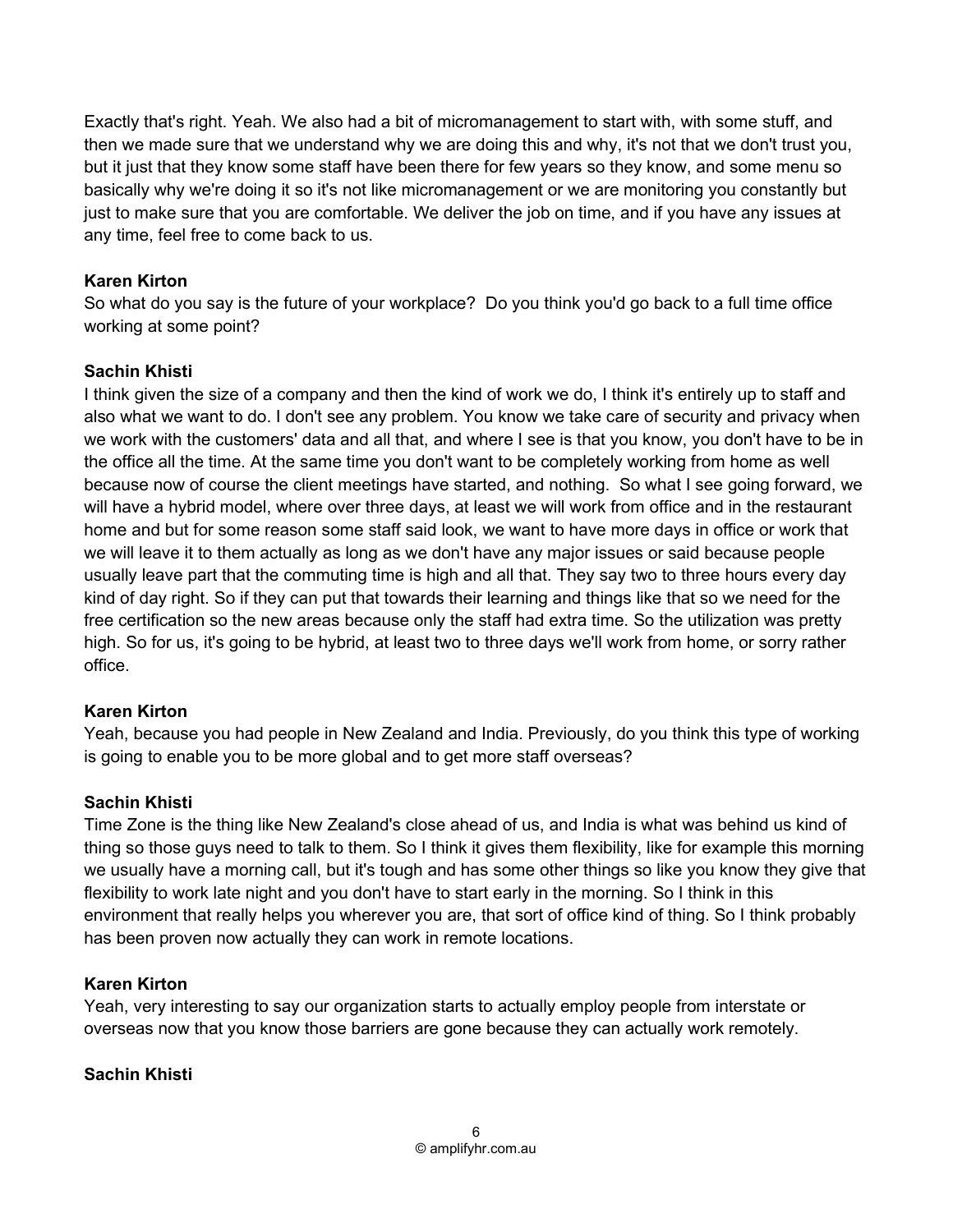Exactly so we, in fact, in the month of May, so we were talking to one customer and listener and we got to have, sorry in January this year, we want to have resources on the ground in North Sydney office. Went over the head desk now, that's fine. We can work remotely so we have three people working from India, and the client was really happy we delivered the project and it could be done from anywhere. So in some areas has been forced to do it and then after some time we realized that look it can be done right, so whatever the mental blocks you have there all you have to have everybody on in office premises kind of thing or it has to be built in a certain way now okay I don't have any options I've been forced to do it and it works better to continue like that happen with everybody.

# Karen Kirton

Okay, so my last question is just do you have any top tips if there's something that you think has worked really well for your organization, that you think anyone else that is considering how to move away from fully remote working, do we go back to full time office or do we do a hybrid? Is there one thing that you've sort of experienced in the last year that is one thing you can do, it's this?

# Sachin Khisti

I think it is probably constant communication, I would say. Staff all the time make sure that they're comfortable because the two things one is the work related issues, and then you have some personal issues. We don't expect them to tell everything towards us but if it is some major issue like you know the staff is going through, make sure that they understand. Now, we understand that and may not necessarily have an answer for everything, but you know, at least listen to that if it will add any value to that it's fantastic. So that's probably why I would say that you know that really helping us is talking to your staff, because they are the force ambassadors right, they work with the clients and things like that. While we talk to our customers all the time it's very important to understand your staff as well, whether they go back to the client location or they work from your office or wherever they are. So that definitely helped us

# Karen Kirton

Now love that and I think the key to communication is to communicate, communicate, communicate right? Because just having one conversation with someone or just telling someone one thing. It doesn't always work.

# Sachin Khisti

Exactly., I think it's super like you know if I trust you trust me you know whatever we discuss will remain with us only, whether it's a personal thing and whatever the client issues as well, like you know, and I think you must understand that, you know, this COVID no one was prepared for it right it just happens suddenly right. So you might be a customer and if you have your own issues work related or personal that might be reflected in a heated conversation, then I'm, you know, the company vendor then I have my own staff and all that so I think we must understand, like you know this is like not no one was prepared for it actually. So how do we address that. Then we make sure that it's a win win situation. A lot of times, and we had to even make a couple of staff, go on for four days and then we brought them back to five days, so they were issues but I think what really helped us is to make sure that they understand why you're doing it. Okay, and then I think transparency really helps. The key is the communication and transparency and they're not the same thing with the customer as well. So, they